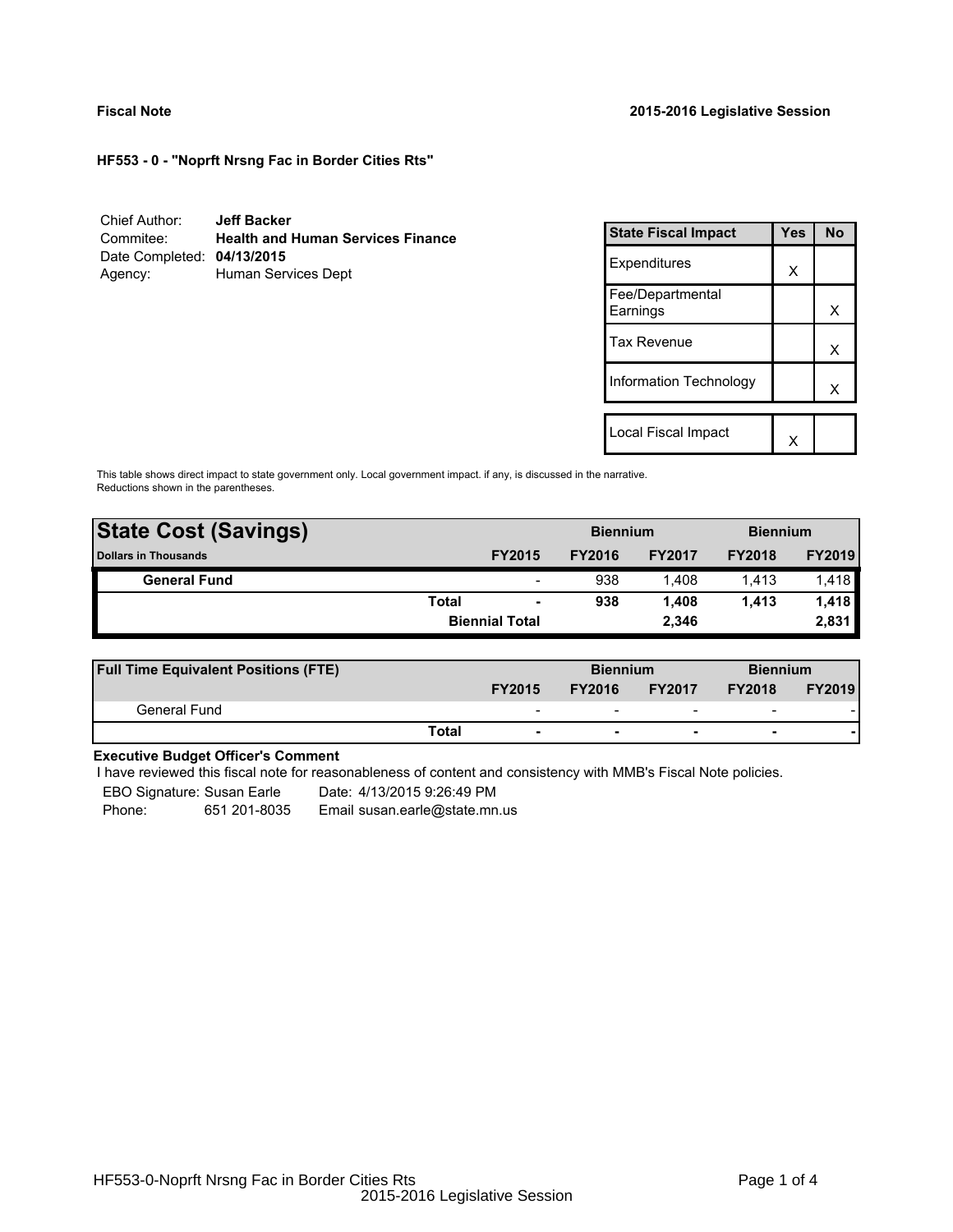### **State Cost (Savings) Calculation Details**

This table shows direct impact to state government only. Local government impact, if any, is discussed in the narrative. Reductions are shown in parentheses.

\*Transfers In/Out and Absorbed Costs are only displayed when reported.

| State Cost (Savings) = 1-2                        |              |                       |               | <b>Biennium</b> | <b>Biennium</b> |               |
|---------------------------------------------------|--------------|-----------------------|---------------|-----------------|-----------------|---------------|
| <b>Dollars in Thousands</b>                       |              | <b>FY2015</b>         | <b>FY2016</b> | <b>FY2017</b>   | <b>FY2018</b>   | <b>FY2019</b> |
| <b>General Fund</b>                               |              |                       | 938           | 1,408           | 1,413           | 1,418         |
|                                                   | <b>Total</b> |                       | 938           | 1,408           | 1,413           | 1,418         |
|                                                   |              | <b>Biennial Total</b> |               | 2,346           |                 | 2,831         |
| 1 - Expenditures, Absorbed Costs*, Transfers Out* |              |                       |               |                 |                 |               |
| <b>General Fund</b>                               |              |                       | 938           | 1,408           | 1,413           | 1,418         |
|                                                   | <b>Total</b> |                       | 938           | 1,408           | 1,413           | 1,418         |
|                                                   |              | <b>Biennial Total</b> |               | 2,346           |                 | 2,831         |
| 2 - Revenues, Transfers In*                       |              |                       |               |                 |                 |               |
| <b>General Fund</b>                               |              |                       |               |                 |                 |               |
|                                                   | <b>Total</b> |                       | ۰             |                 | ۰               |               |
|                                                   |              | <b>Biennial Total</b> |               |                 |                 |               |

### **Bill Description**

This proposal is to provide Eventide Lutheran Home in Moorhead and St. Francis Home in Breckenridge an operating rate increase effective October 1, 2015, and annually thereafter. The proposed increase is to bring the operating rates up to median RUG's rate for the equivalent RUG's weight of the nonprofit nursing facilities located in adjacent cites in North Dakota. The operating payment rate with a weight of 1.0 will be computed by dividing the adjacent city's nursing facilities median operating payment rate with a weight of 1.02 by 1.02 (North Dakota does not have a rate with a weight of 1.0). The bill also states that if in a given year rate equality is achieved under this subdivision, the facility shall not be eligible for other operating payment rate adjustments under this section, section 256B.434 or 256B.441. Basically, a facility that is

eligible for a rate increase under this subdivision will not be eligible for other rate increase provided to other Minnesota facilities.

### **Assumptions**

This proposal can be implemented within the existing administrative resources of the Department.

The effective date of the rate adjustments in this bill is October 1, 2015.

Minnesota's first fiscal year related to this bill ends on June 30, 2016.

Payment for services lags the provision of services by one month.

The costs/savings from the proposal are adjusted by forecasted changes in resident case-mix scores.

The state share of costs/savings is determined by amounts paid by other governmental units

- $_{\bullet}$  the base federal share is 50% of the total; a small amount of payments are eligible for higher federal rates
- $_{\bullet}$  the county share is estimated to be 2.3% of the non-federal share
- $_{\bullet}$  the state share is the total minus the federal share and the county share

The COLA & quality rate increase effective 10/1/2015 (MN Statute 256B.434, Subd. 19b) will not be repealed.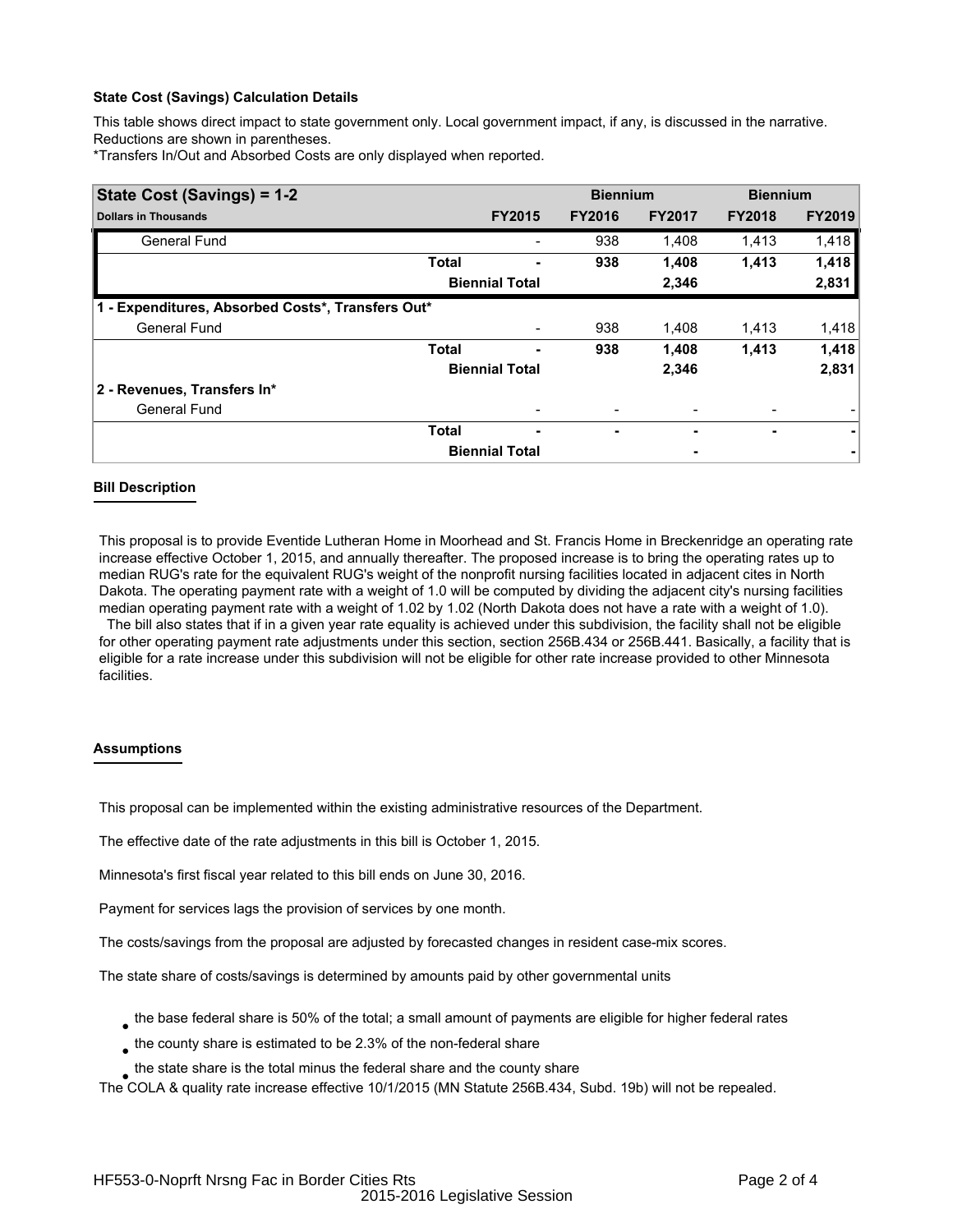The number of Medicaid days will remain the same each year for this facility through FY2019.

Direct salary enhancement, case-mix direct rate, other direct rate, indirect rate and other direct/indirect enhancement are assumed to be the North Dakota operating rate components equivalent to Minnesota operating rate.

The bill states that the rates will be adjusted annually. To determine the rates, we used the January 1, 2015 information from the North Dakota Department of Human Services. At this time, we cannot project what rates will be in effect in future years for North Dakota. As a result, we are using January 1, 2015 data as our base.

Note: There is a technical change needed in the bill. The language on line 1.18 should say by1.02 instead of by 102. The language as written does not give a result as intended for the rate at a weight of 1.02. This converts the North Dakota median operating rate to a Minnesota rate of 1.00. However, this language error does not impact the fiscal note because the Minnesota facilities did not have any resident days at the weight of 1.00 for September 30, 2013. It should be changed though because rates will be updated annually.

#### **Expenditure and/or Revenue Formula**

The calculations are based on the facilities' current operating rates and the Medicaid resident days on the 9/30/13 cost report. Information was obtained from the North Dakota Department of Human Services to determine the equivalent operating rates of nonprofit facilities in bordering cites; rates are effective January 1, 2015. In the case of St. Francis Home which is located in Breckinridge MN, only one nursing home in North Dakota is in a bordering city. For Eventide Home which is located in Moorhead MN, there are seven North Dakota nursing homes in bordering cities. The rate for each RUGs class for each Minnesota facility is determined by calculating the median of each RUGs class of the North Dakota rates.

To determine the increase, the current operating rates plus the 3.2% rate increase effective 10/1/15 (256B.434 subd. 19) was subtracted from the median operating rates of North Dakota facilities in adjacent cities. The 3.2% increase was not added to the North Dakota rates as language states the new rates are to be equal to the median of the North Dakota rates.

| Total annual cost/(savings) in thousands |             | FY 2016            | FY 2017 |                | FY 2018        |        | FY 2019        |  |
|------------------------------------------|-------------|--------------------|---------|----------------|----------------|--------|----------------|--|
| Operating rate increases                 |             | 2,891              | 2,891   |                | 2,891          |        | 2,891          |  |
| Case-mix acuity increase factor          |             | 0.33%              | 0.66%   |                | 0.99%          |        | 1.32%          |  |
| Adjusted costs                           |             | 2,900              | 2,910   |                | 2,919          |        | 2,929          |  |
| SFY payment delay                        |             | $\overline{1}$     |         |                |                |        |                |  |
| Projected MA costs/(savings)             |             | 1,939              | 2,909   |                | 2,918          |        | 2,928          |  |
| Federal share                            |             | 979                | 1,468   |                | 1,472          |        | 1,477          |  |
| State budget                             |             | 938                | 1,408   |                | 1,413          |        | 1,418          |  |
| County share                             |             | 22                 |         | 33             | 33             |        | 33             |  |
| MA Grants (state budget) BACT 33 LF      |             | 938                | 1,408   |                | 1,413          |        | 1,418          |  |
| <b>Administrative Costs</b>              |             | $\underline{0}$    |         | $\overline{0}$ | $\overline{0}$ |        | $\overline{0}$ |  |
| <b>Total Costs/(Savings)</b>             |             | 938                | 1,408   |                | 1,413          |        | 1,418          |  |
| Fiscal Tracking Summary (\$000s)         |             |                    |         |                |                |        |                |  |
| Fund                                     | <b>BACT</b> | <b>Description</b> | FY2016  | FY2017         |                | FY2018 | FY2019         |  |
| GF                                       | 33          |                    | 938     | 1,408          |                | 1,413  | 1,418          |  |
|                                          |             |                    |         |                |                |        |                |  |